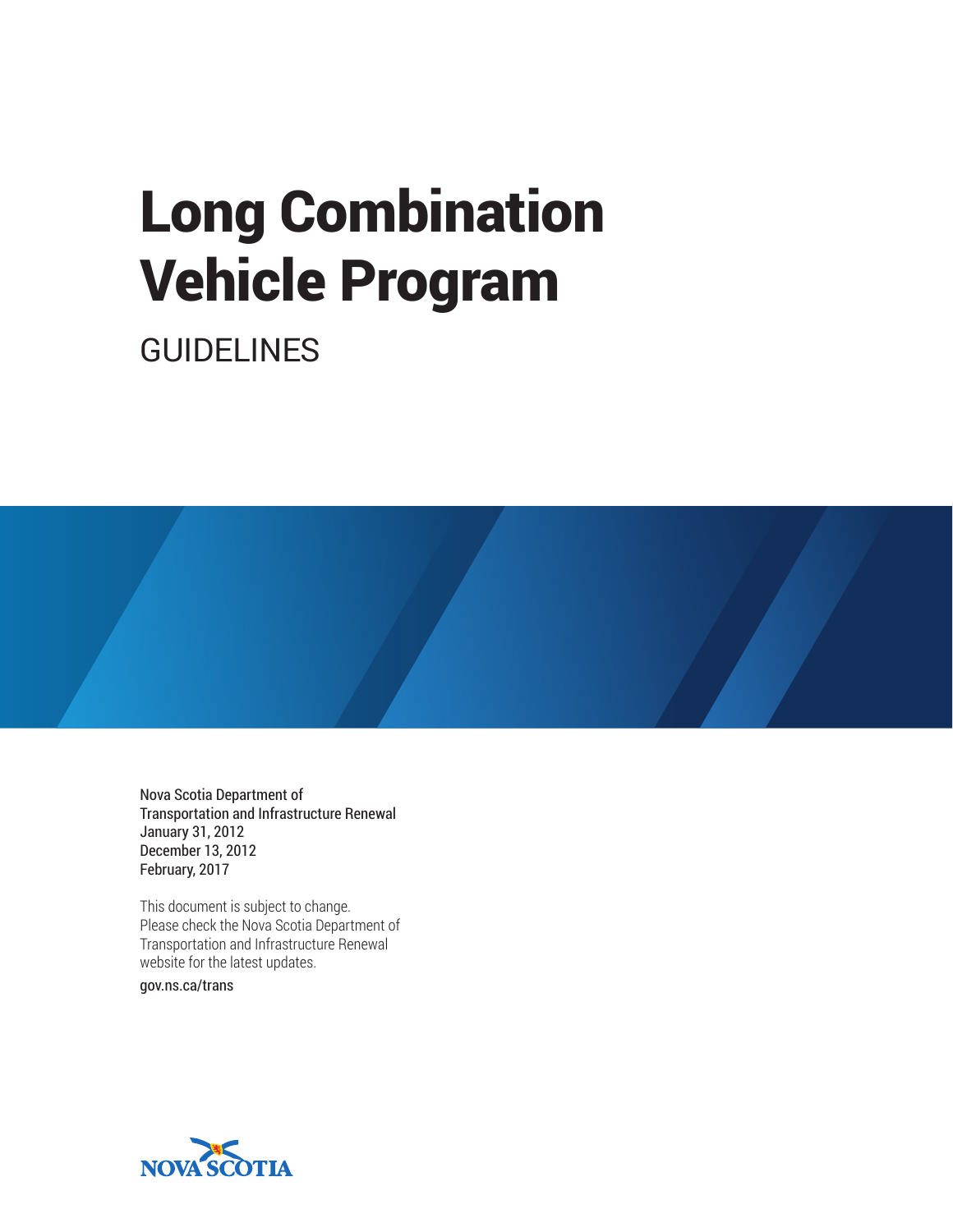## **Table of Contents**

| $\mathbf{1}$   |                        |  |
|----------------|------------------------|--|
| $\overline{2}$ |                        |  |
| 3              |                        |  |
| 4              |                        |  |
| 5              |                        |  |
| 6              |                        |  |
| $\overline{7}$ |                        |  |
| 8              |                        |  |
| 9              |                        |  |
| 10             |                        |  |
| 11             |                        |  |
|                |                        |  |
|                |                        |  |
|                |                        |  |
|                |                        |  |
|                | Appendix 5: Change Log |  |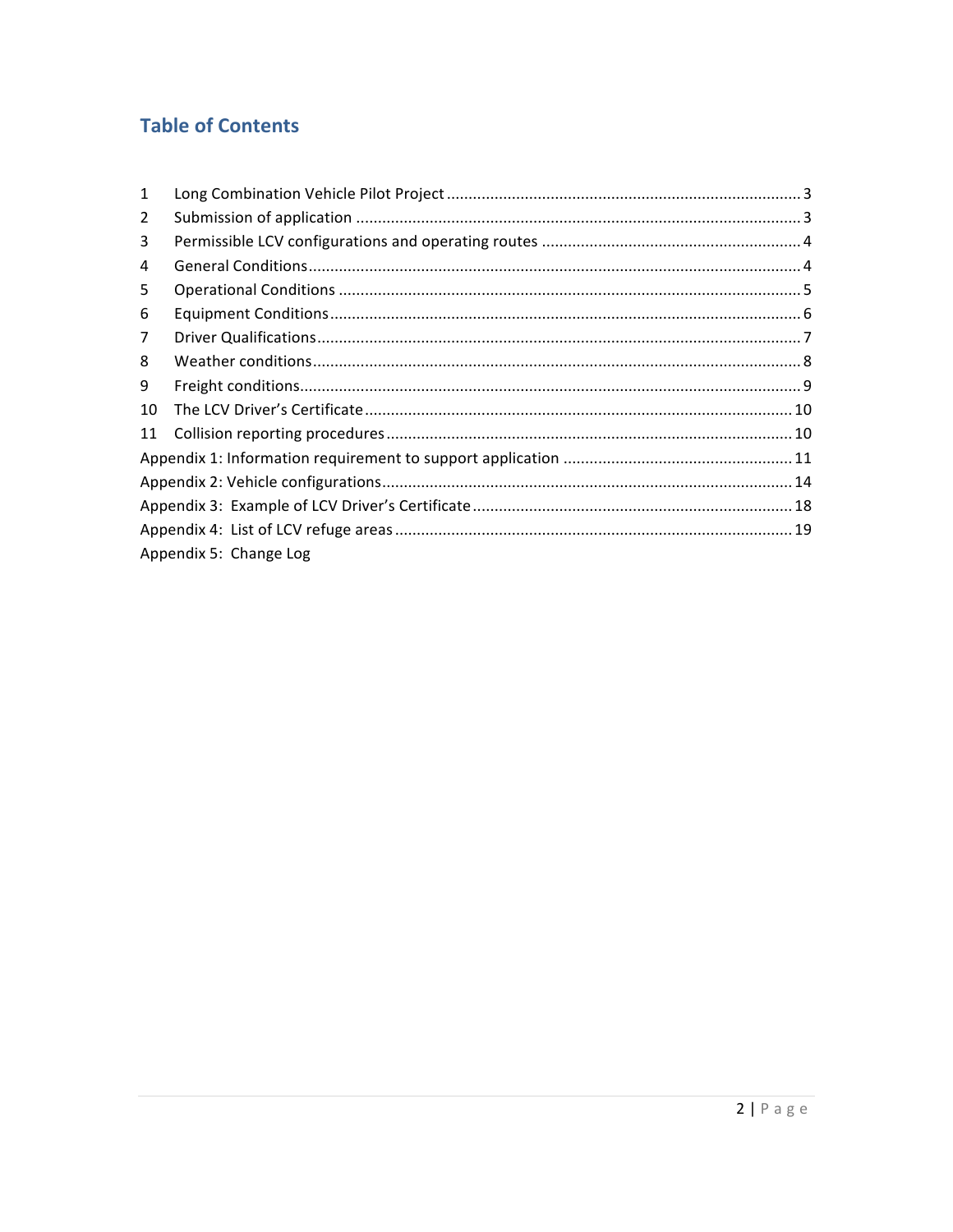## **Long Combination Vehicle Program**

The Department of Transportation and Infrastructure Renewal is accepting applications for its Long Combination Vehicle (LCV) program on four lane, divided highways in Nova Scotia. In order to be considered for this program, a carrier must submit an application and conform to the requirements set forth in this document.

## **Submission of application**

The application must be submitted electronically in PDF format and can be emailed to gary.holmes@novascotia.ca. If emailed, please follow up to verify receipt by calling 902-860-5634.

Alternatively, a CD or USB thumb drive may be mailed to.

*Vehicle Standards Engineer* **Nova Scotia Department of Transportation and Infrastructure Renewal** *107C Perrin Drive Fall River, Nova Scotia, B2T 1J6*

#### **Annual Permit**

The annual permit fee for the Long Combination Vehicle (LCV) Pilot Project can be found on the Service Nova Scotia and Municipal Relations website. A permit is required for each tractor. The fee is to be made payable to the Nova Scotia Minister of Finance upon approval of the application.

#### **Application Contents**

A list of contents required for the application is provided in Appendix 1. All information in this list must be provided in an application for participation in the LCV Pilot Project.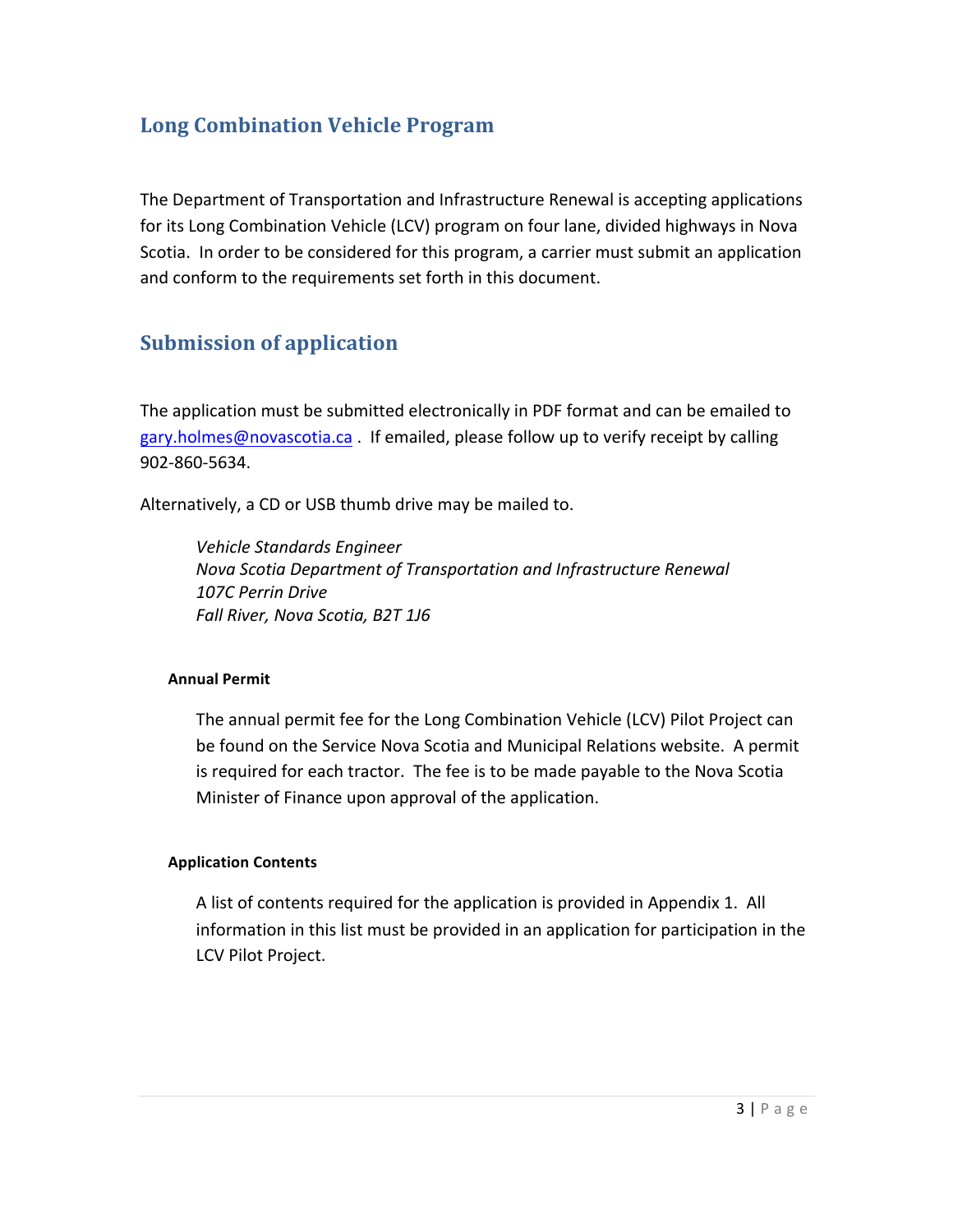## **Permissible LCV configurations and operating routes**

Long Combination Vehicles (LCVs) are units with a tractor and two trailers. The lengths and weights of the various trailer combinations are as listed in Appendix 2.

Applications for A-trains and B-trains will be accepted, and must conform to the specifications in appendix 1.

Applications for container chassis configuration will be considered, provided they meet all other specifications.

Applications for routes will be accepted for any four-lane divided highway route in Nova Scotia, to be proposed by the applicant. However, approval of these routes is subject to evaluation by Department staff.

Travel on municipal roads will only be permitted if approval is granted by both the appropriate municipality and the Nova Scotia Department of Transportation and Infrastructure Renewal (NSTIR).

## **General Conditions**

- Permits will be valid for one year. (Note: Service Nova Scotia and Municipal Relations (SNSMR) may cancel a permit at any time for permit violations by the carrier or for safety reasons).
- The operating permit will be valid for the specific operation of an LCV unit configured as an A-Train or B-Train meeting the length and weight requirements of Appendix 2.
- The carrier will be required to provide specific information, as listed in Appendix 1, regarding each tractor at the time of permit application.
- The total length of an LCV must not exceed 40 metres and the gross vehicle weight must not exceed 62,500kg.
- Dollies will be permitted to be moved to staging areas/terminals provided the dolly does not increase the length of the LCV beyond the maximum length of 40 m. and it is equipped with all required lights and markings. An empty dolly at the rear must be registered and inspected. Carriers from out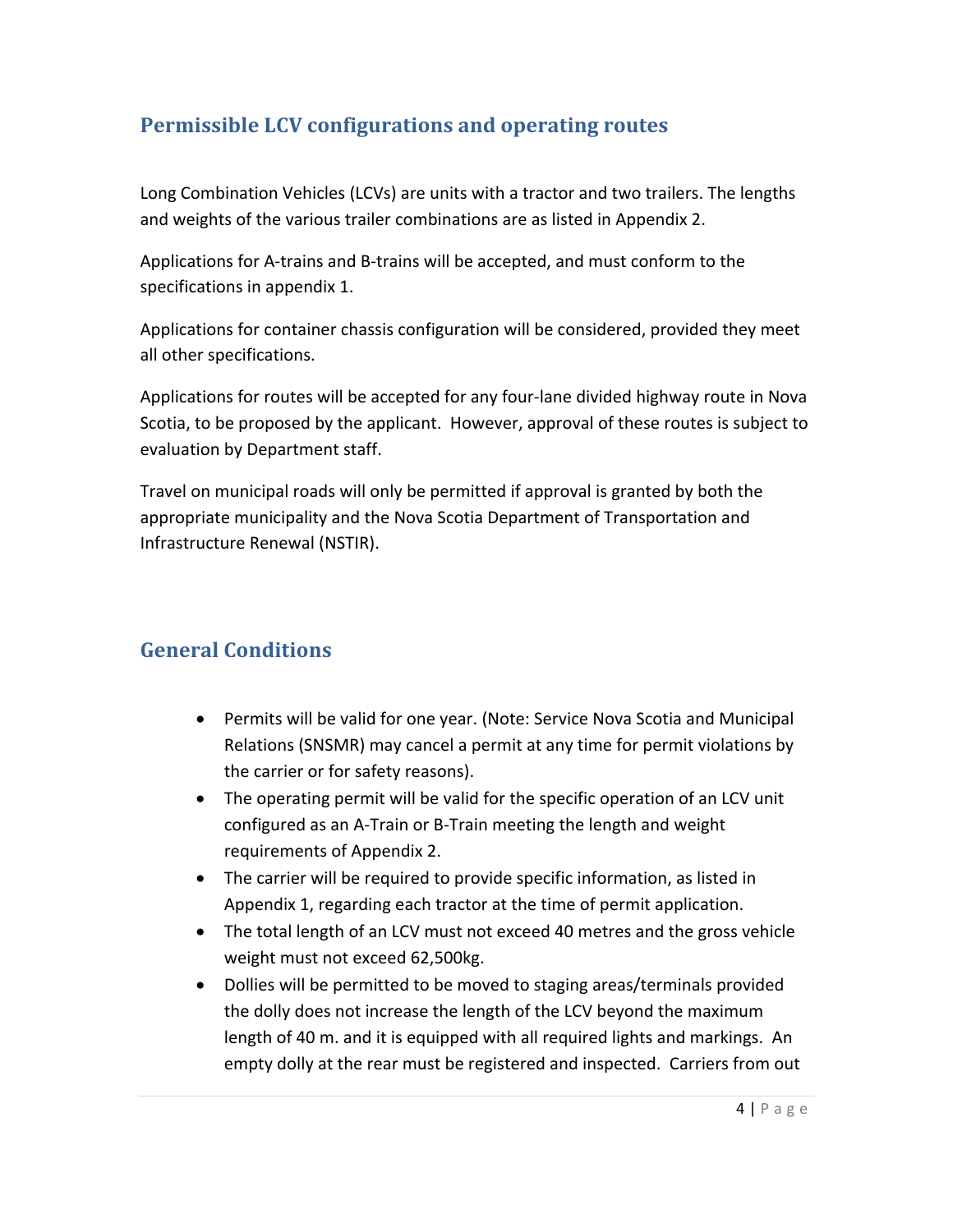of province need only comply with their provincial regulations for dolly registration. A trailer converter dolly, which is not equipped with an anti-lock braking system (ABS) when being operated on a highway without carrying a trailer may have its service brake system disabled to prevent wheel lock-up

• Carriers must supply detailed information on all routes from origin to destination including staging areas. Plan surveys with vehicle turning templates will be required for each interchange/intersection to show that the LCV configuration will not off-track from its proper lane of travel. Permission for limited travel into areas under municipal jurisdictions will require the approval of the municipal jurisdiction and NSTIR.

## **Operational Conditions**

- Maximum speed of a LCV configuration will be 90 km/h or the posted speed limit.
- The LCV configuration must not exit from the specified route except for emergencies.
- The LCV configuration must travel in the right lane only except for emergencies.
- The sum of weights of drive axles plus lead trailer axles (A) must be greater than sum of weights of dolly axles plus second trailer axles  $(B)$ .  $(A)$   $\geq$   $(B)$
- If a trailer is not fully loaded, it must be loaded such that the front of the trailer is heavier.
- Time of day restrictions for travel in and near urban areas will be set relative to morning and evening peak hour traffic flows.
- The LCV configuration may travel with both trailers empty or with the rear trailer empty and the front trailer partially or fully loaded, provided heavy cross winds are not part of weather conditions along the route during the particular trip.
- When speed of the LCV configuration travelling on the arterial network drops to 70 km/h or less the driver must manually turn on 4-way flashing lights. (Carriers should plan to have their new power units incorporate automatic speed related flasher units).
- LCV's must not run in a convoy mode, that is, less than 500 m apart.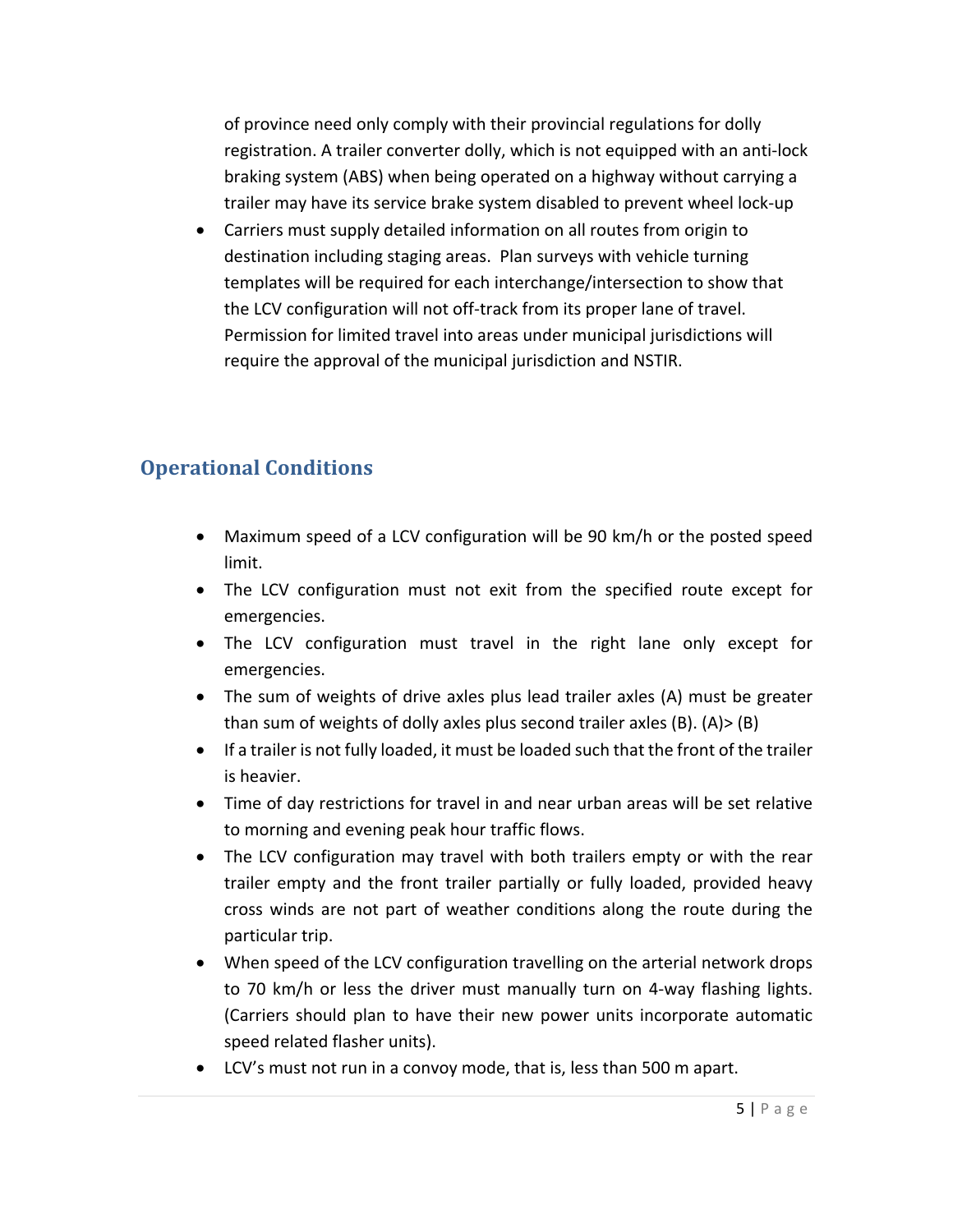## **Equipment Conditions**

- The tractors used to move LCV trailers must have a minimum horsepower of 460 hp., must develop a minimum torque of 1650 ft-lb and have 6x4 axle configuration.
- The tractor on an LCV combination must be equipped with a functioning and accurate electronic on-board device that records speed, time and date at regular intervals not exceeding 5 minutes in length. The speed recording device must be a Global Position Satellite (GPS) or similar tracking system and must display in a legible table, including rows and columns. Tachograph and tachograph charts are not acceptable speed recording devices. Data from this device must be retained for at least 90 days.
- The reflectorized placard as specified below must be attached to the rear trailer of each LCV such that it does not cover reflectorized markings or lights.

#### **LCV Pictorial image placard specifications**

- **Background of the sign**: type III or superior yellow retroreflective sheeting complying with the Standard Specification for Retroreflective Sheeting for Traffic Control (D 4956) of the American Society for Testing and Materials
- **Pictogram:** black
- Lettering: black, Highway Gothic, E-series modified, 50 mm high
- **Position**: At the rear of the last semitrailer mounted so that it is clearly visible by following drivers, and must not obstruct lights or other safety devices. The sign must be removed when not in use.
- **Sign size:** 30 cm by 230-245 cm



• Retro-reflective tape must meet Transport Canada standard CMVSS 108.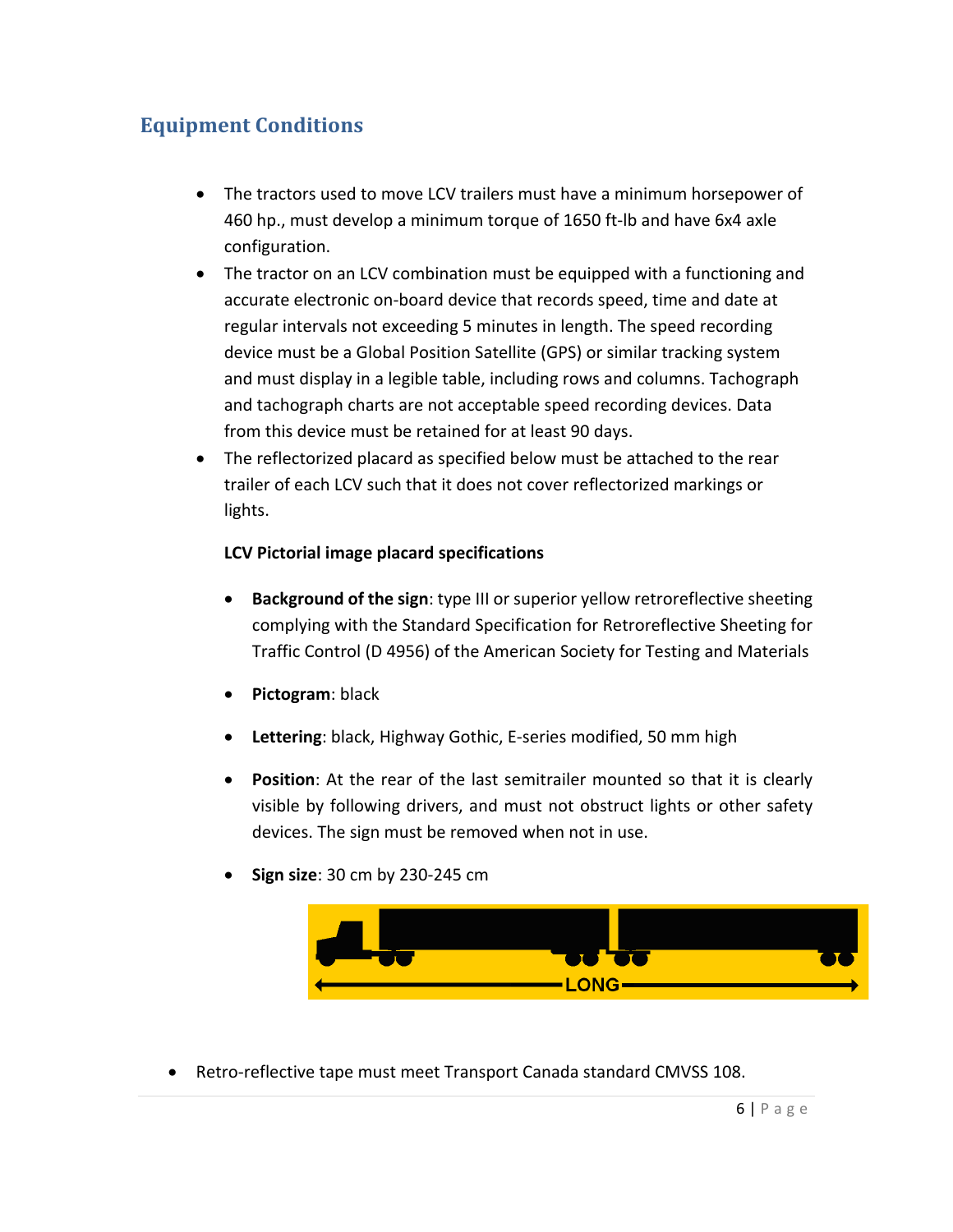- Enhanced intensity lighting must be present at the rear and along the sides of all trailers and power units. The lighting must meet or exceed Transport Canada standard CMVSS 108.
- Anti-sail (rigid) mud flaps/splash guards must be placed on the rear axle of the tractor and all axle groups of the trailers and convertor dollies. They must remain in a rigid downward position at all times. The mud flaps are to be at least as wide as the tires and within 350 mm of the ground when the vehicle is empty.
- All conspicuity devices must be kept clean at all times.
- The trailers in an A-train LCV configuration must be coupled by means of no-slack pintle hook(s), equipped with a secondary locking device. The air or hydraulic ram is to be incorporated in either the pintle hook or the pintle hook eye of the coupling apparatus.
	- $\circ$  Note: See Appendix 2 for schematics of vehicle configurations

## **Driver Oualifications**

The Atlantic Provinces Trucking Association (APTA) is the sole coordinating body for all LCV driver training in NS.

The APTA is responsible to issue an annual LCV Driver's Certificate to all drivers operating LCV units in Nova Scotia. The Driver's Certificate is to be valid for a period of 12 months after the date of issue and must be in the possession of the driver at all times when operating an LCV. The certificate must be presented when requested by a peace officer.

The Driver's Certificate will be issued after confirmation has been received that the driver has: 

- A valid class 1 driver's license or equivalent with air endorsement.
- A minimum of five (5) years of tractor trailer driving experience. (Experience on multi-trailer units would be an asset).
- Passed the Atlantic Provinces Trucking Association's (APTA) Longer Combination Vehicles Driver Training Course.
- A driver's abstract dated not more than one month prior to the issue date of the Drivers Certificate that shows no driving related criminal code convictions in the prior 36 months, no more than 2 moving violations in the prior 12 months, and no more than 3 moving violations in the past 36 months.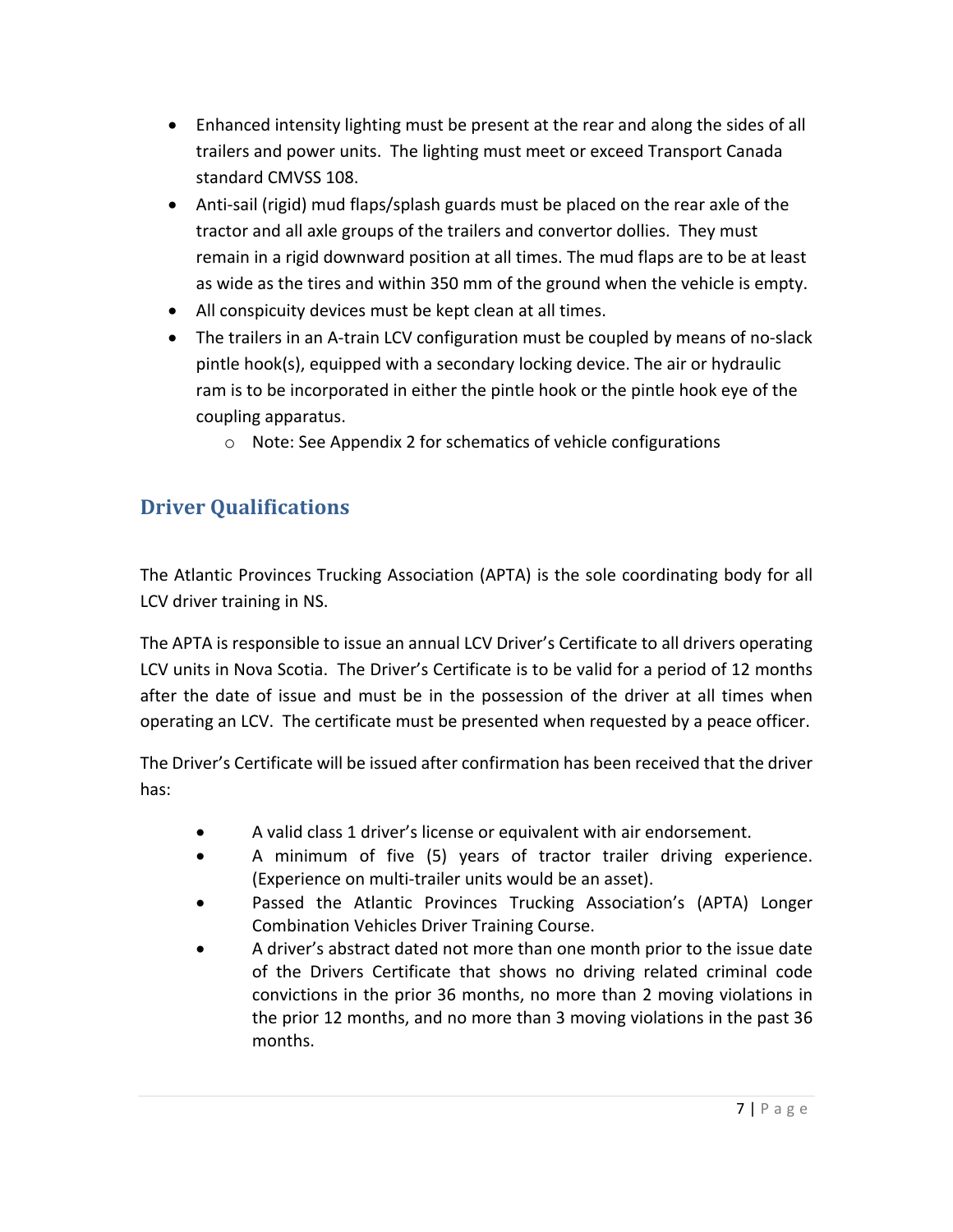• Notes:

The driver instructor must be certified as a Driver Trainer and be qualified to instruct the APTA Longer Combination Vehicle Driver Training Course.

The date of conviction and the date of assessment will be the dates used to determine time periods.

The APTA will keep a list of all drivers holding valid LCV Driving Certificates and must make it available to NBDTI when requested.

The carrier must be able to produce to TIR all documents to support driver's qualifications, upon request

A driver-in-training who meets: the driver's license requirements; driving experience; and abstract requirements may operate an LCV vehicle while accompanied by a driver who holds a valid LCV Driver's Certificate. 

Note: See Appendix 3 for example of LCV Driver's Certificate

APTA / NSTIR will accept those LCV drivers with Quebec Drivers Licenses containing "T" Endorsements, without additional requirements. All Ontario LCV drivers operating in Nova Scotia must hold a valid ATPA Driver Certificate. An OTA trained and certified LCV driver is eligible for an APTA certificate without further training or testing.

### **Weather conditions**

The current road report for the Province should be noted, but final operational decisions should not be based entirely on that report. It will be necessary for carriers to provide their drivers with specific weather restriction data.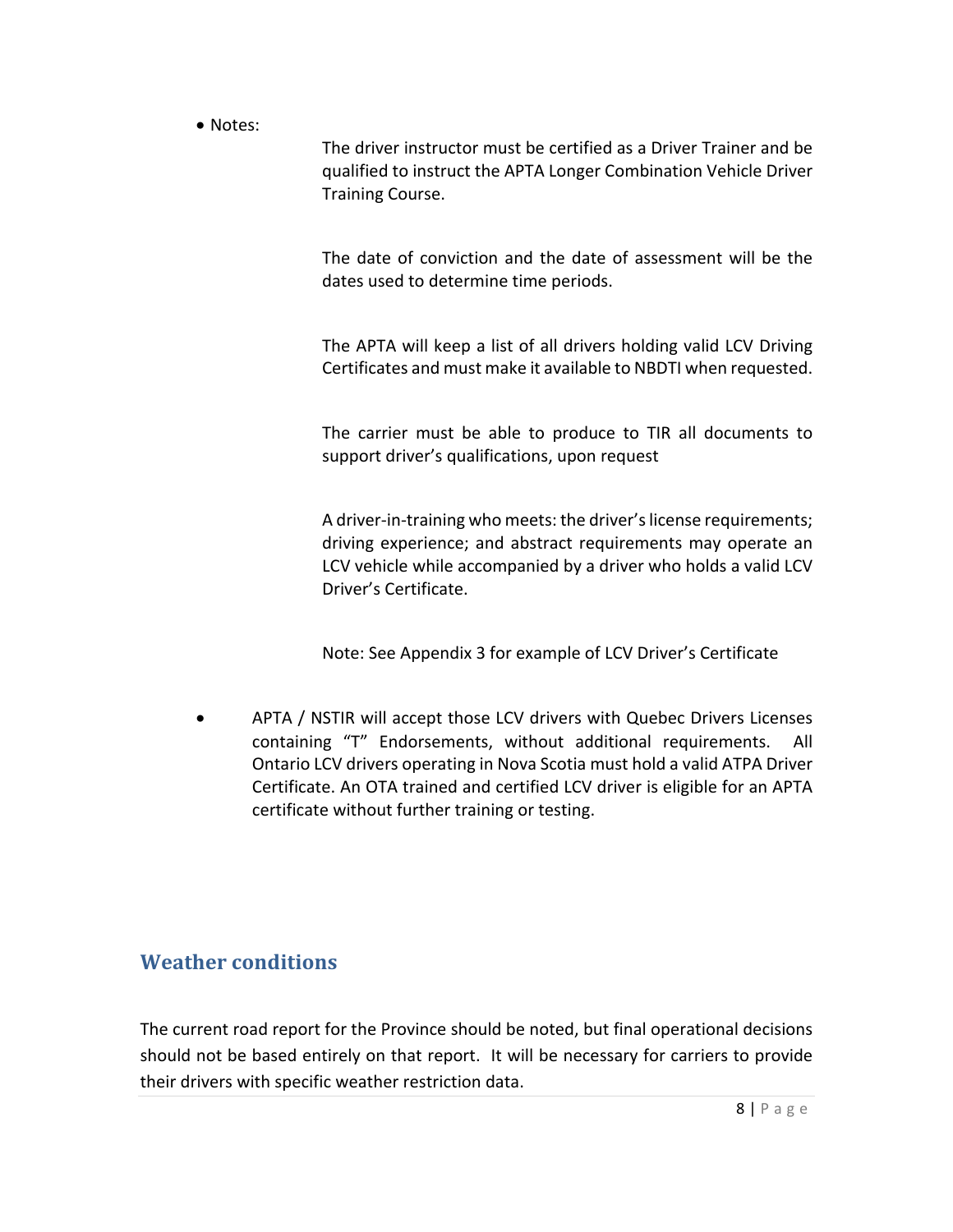In general the LCV configurations should not operate when weather conditions include:

- a) freezing rain, sleet, hail, fog;
- b) heavy snowfall accumulations resulting over short time periods
- c) highway surface is snow covered ;
- d) visibility is less than 500 m (due to blowing snow, rain, or other conditions);
- e) blizzard like conditions exist;
- f) slippery road conditions exist such as ice or snow covered;
- $g$ ) heavy cross winds are present throughout the haul route or at specific sections of the haul route. (This factor is especially important if empty trailers form part of the LCV configuration).

LCV configurations must not be dispatched when adverse weather conditions are expected or known to be present on the route during the hours of travel.

The carrier, at time of application for the permit, is to provide NSTIR with a copy of its instructions to drivers relative to weather conditions and vehicle operations.

#### NOTE:

In cases where a driver commences a run under acceptable weather conditions and encounters inclement weather, the unit should exit the highway at the first designated refuge area. It may be necessary for the driver to reduce speed to the nearest refuge area. (List of refuge areas are presented in Appendix 4).

## **Freight conditions**

- The carrier should indicate on the permit application the freight to be transported.
- Dangerous goods as regulated by the Dangerous Goods Transportation Act and regulations are to be limited to non-placard able amounts in LCV loads.
- Livestock must not be transported in LCV combinations.
- Where product is subject to movement anti-skid mats may be required.
- The load on the LCV should be assembled to prevent cargo movement. All goods transported by an LCV are to be secured according to the Securing of Loads on Vehicles Regulations.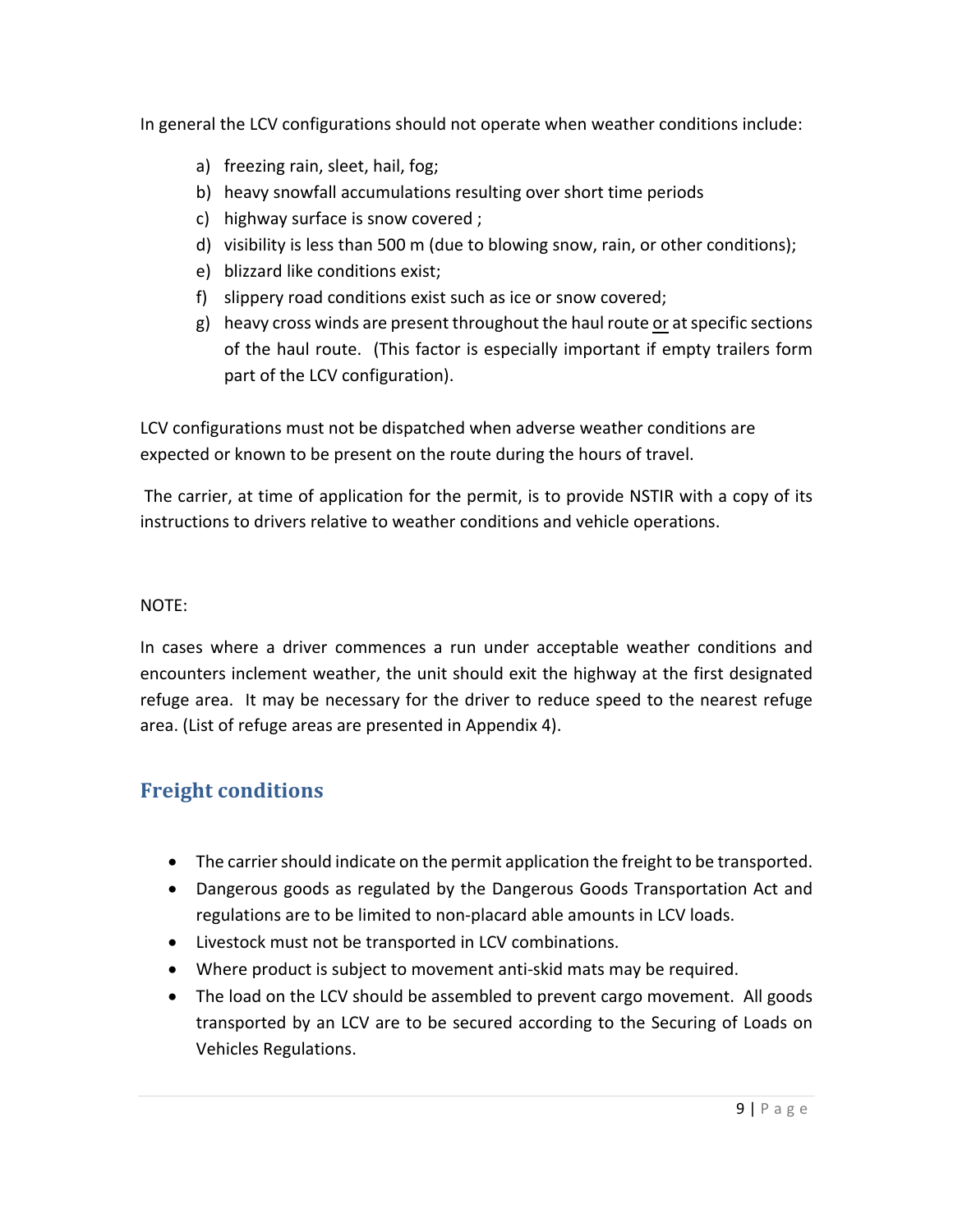## **The LCV Driver's Certificate**

The LCV Driver's Certificate is to be issued by the APTA and will be carrier-specific. If a driver holding an LCV Driver's Certificate ceases to be employed by that carrier, the carrier shall inform NSTIR to ensure that the driver's name is removed from the list of current LCV drivers on their permit. The LCV Driver's Certificate must show the following information:

- Driver's name;
- Company's name;
- Date of issue and expiry date;
- Signature and printed name of the person issuing certificate.

An example of a Driver's Certificate is presented in Appendix 3.

#### **Collision reporting procedures**

NSTIR will use the information provided on Service Nova Scotia collision reporting form as completed by the appropriate police officer. However, to complete a full analysis of a LCV collision, additional data must be provided to the Vehicle Weights and Dimensions Policy Branch of the NSTIR by the carrier within 48 hours of the incident. This information will be subject to the same confidentiality agreements as the form completed by the police. The data to be provided include:

- 1. Description of LCV unit (e.g. A-train configuration)
- 2. GVW of unit at time of collision
- 3. Cargo type
- 4. Description of load and placement of load on each trailer of the LCV unit
- 5. Copy of on-board speed record at time of accident
- 6. Copy of LCV Driver's Certificate
- 7. Description of vehicle trip (e.g. origin and time of trip start, route to destination)
- 8. Copy of driver's log book for this trip
- 9. Tractor and trailers registration numbers
- 10. Driver's description of weather along route and at collision site
- 11. Driver's experience on LCVs. Estimate LCV trips and total distance driven.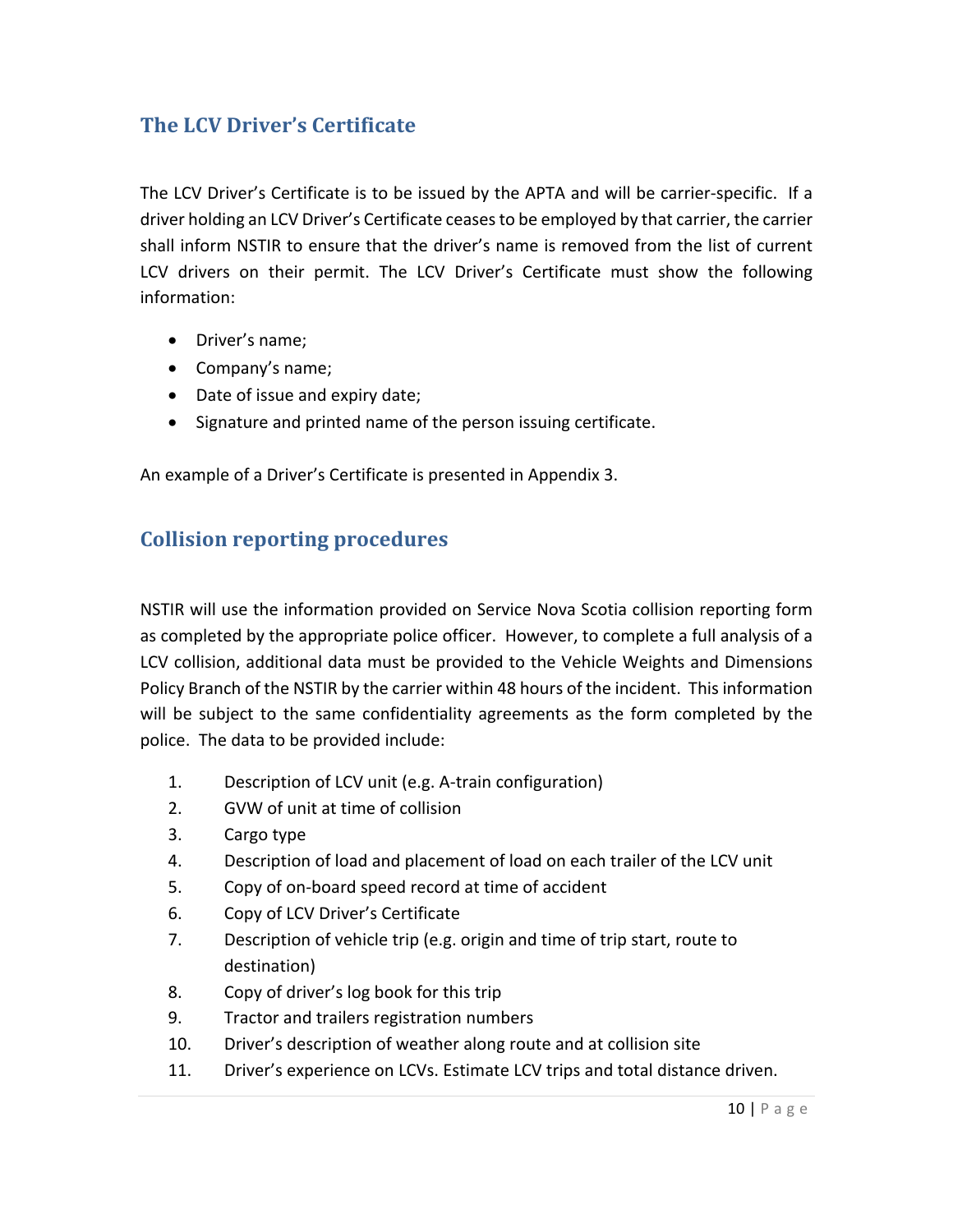#### Appendix 1: Information requirement to support application

The following information must be included in the application for a LCV operating permit.

#### *Operation details*

- Registered owner of the tractor(s) and trailers
- Carrier name
- Contact person
- Telephone
- Fax
- E-Mail Address
- Street Address
- City
- Postal Code
- Province or State
- Insurance Company
- Policy Number

#### *Vehicle data*

| <b>Vehicles</b>                      |  |  |
|--------------------------------------|--|--|
| (Number of vehicle type to register) |  |  |
| Power Units (Tractors)               |  |  |
| Trailers (A-train configuration)     |  |  |

#### **Tractor details (Include information for each tractor to register)**

| Power Unit (#) of (#)     |
|---------------------------|
| Year                      |
| Make                      |
| License Plate Number      |
| Province or State         |
| <b>Full Serial Number</b> |
| Horsepower                |
| Torque                    |
| Speed recording device    |
| Vehicle Length (ft or m)  |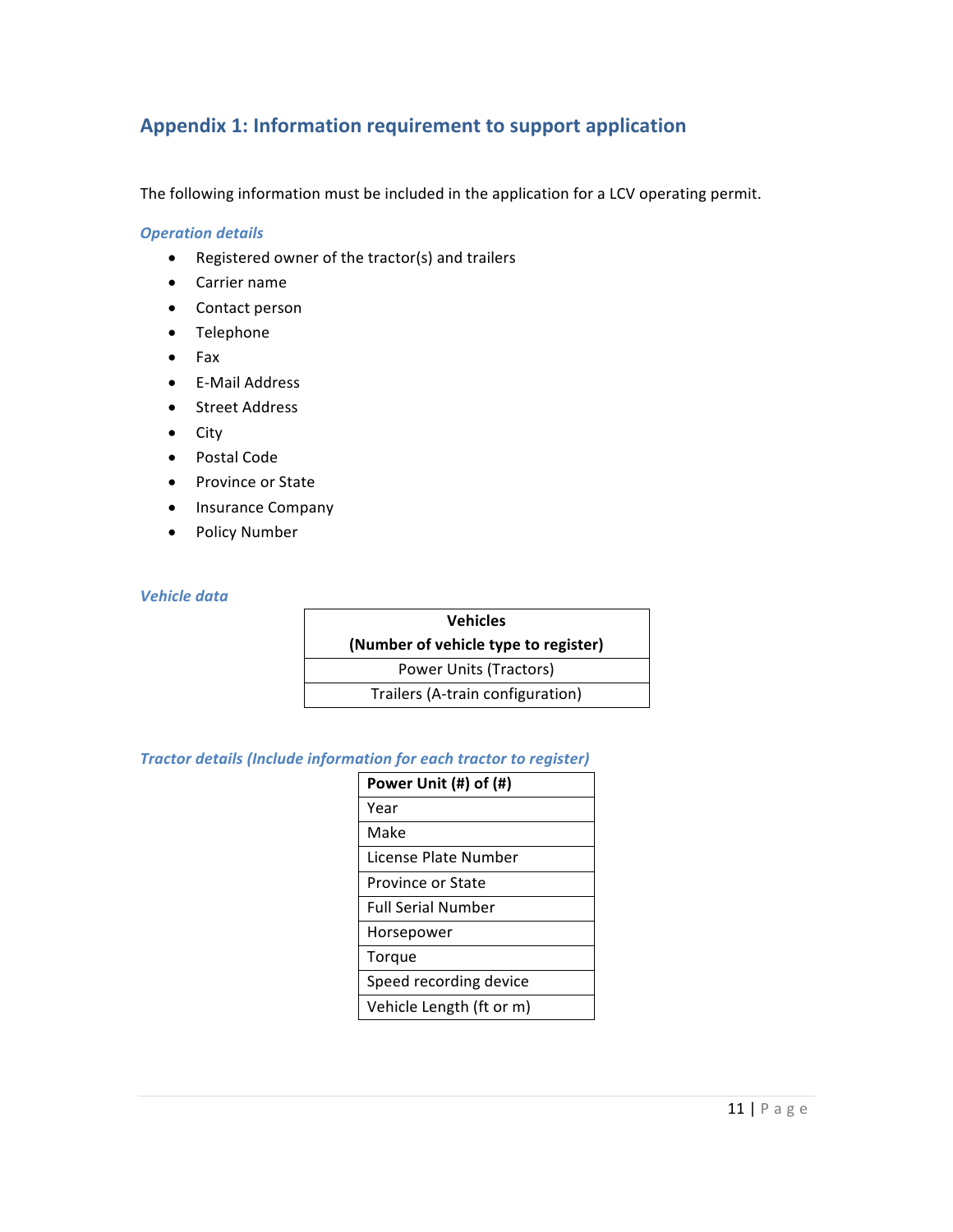#### General route details

| <b>Details</b>                                |
|-----------------------------------------------|
| Origin                                        |
| Destination                                   |
| One-way or return trip                        |
| Highway numbers of desired routing            |
| Highway Exit number (leaving from origin)     |
| Highway Exit number (arriving at destination) |
| Frequency (Daily, weekly, etc)                |
| Number of LCV's on route                      |
| Arrival and departure times (Approx)          |

#### *Specific operating details*

- 1 Origin terminal
	- Describe route from origin terminal to entrance ramp of four-lane divided highway
		- Include street names and intersections.
		- If travelling within a municipality, evidence of municipal approval of the route must be provided.
	- Each turning movement required for LCV operation must be fully described in the permit application and include turning templates.
		- Any modifications required to accommodate LCV operation at intersections are the responsibility of applicant carriers, including arranging permissions from local authorities. Evidence of these endorsements must be provided at time of application.

#### 2 Destination terminal

- Describe route from exit ramp of four-lane divided highway to destination terminal
	- Include street names and intersections.
	- If travelling within a municipality, a letter of municipal approval of the route must be provided.
- Each turning movement required for LCV operation must be fully described in the permit application and include turning templates.
	- Any modifications required to accommodate LCV operation at intersections are the responsibility of applicant carriers, including arranging permissions from local authorities. Evidence of this agreement must be provided at time of application.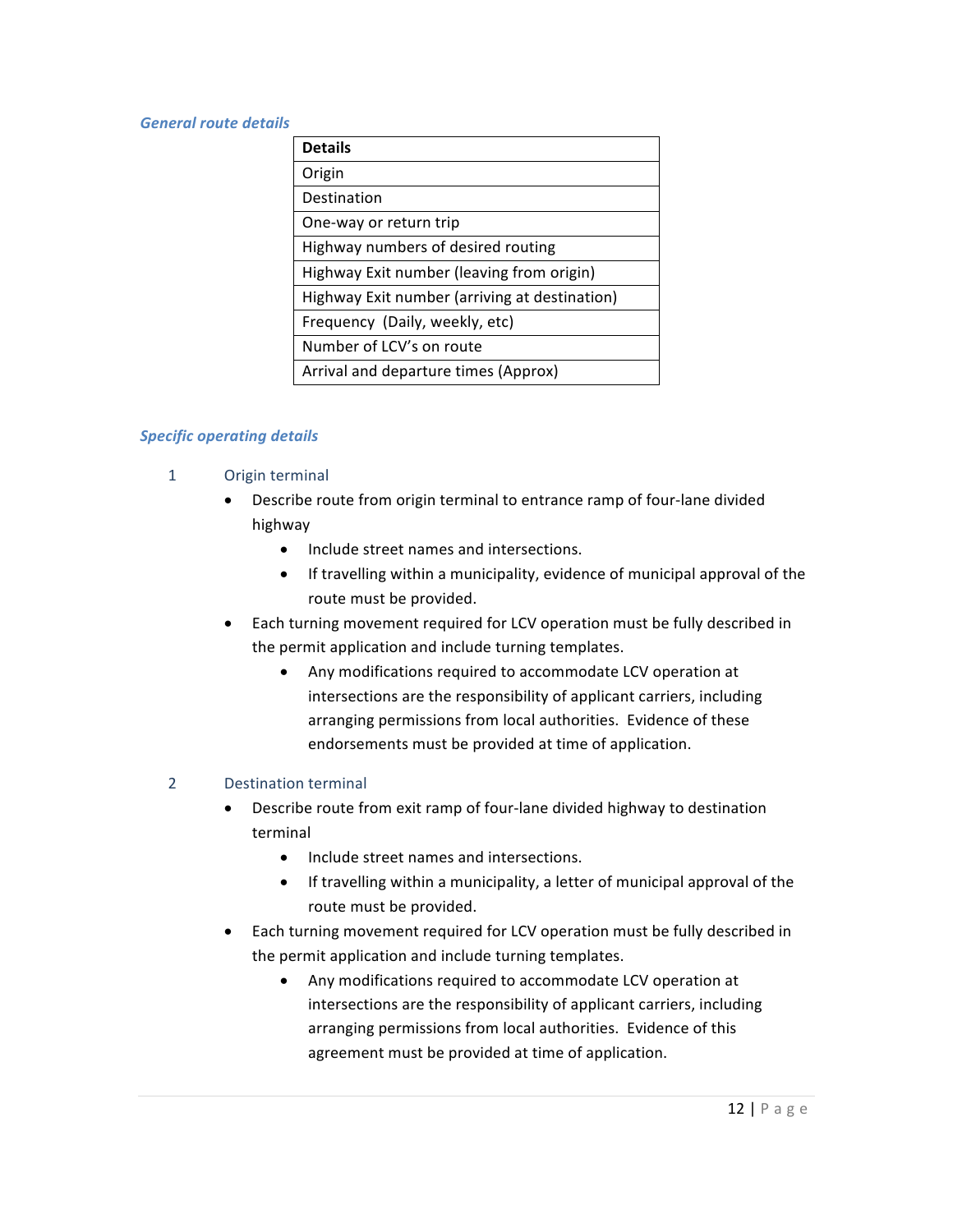Note: These details must also be provided for the route from origin to destination for the return trip.

3 Driver Information (Include information for each driver to be registered)

| <b>Information</b>                                         |
|------------------------------------------------------------|
| Name                                                       |
| Driver's License Number                                    |
| Class of License                                           |
| <b>Endorsements</b>                                        |
| <b>Restrictions</b>                                        |
| Driving experience on articulated vehicles (years & km)    |
| Completion date of Professional Drivers Improvement Course |
| (M,D,Y)                                                    |
| Completion date of Longer Combination Vehicles Driver      |
| Training Course (M, D, Y)                                  |

#### 5 Weather Conditions

• A copy of instructions to drivers relative to weather conditions and vehicle operations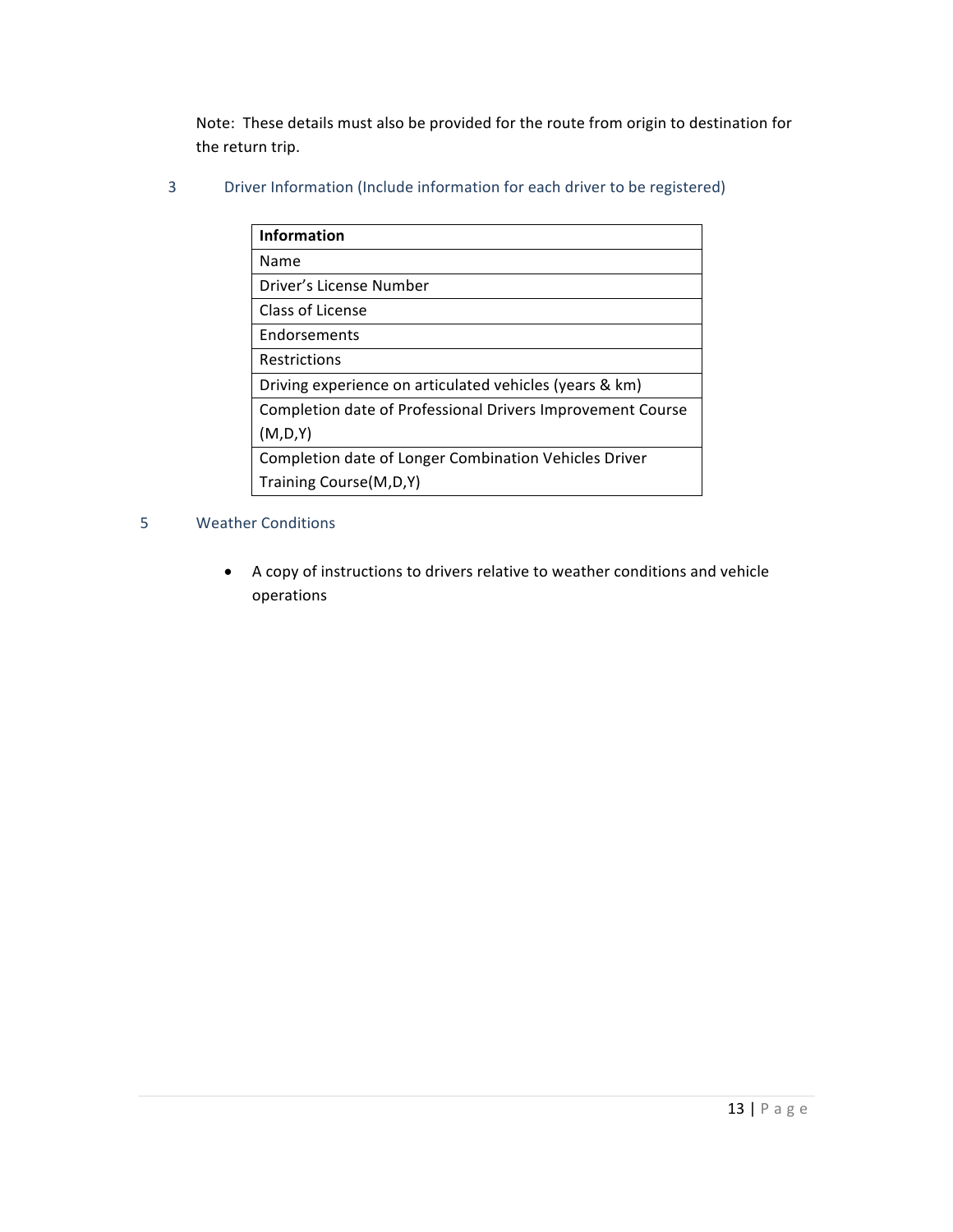# **Appendix 2: Vehicle configurations**

## **A-Train Configuration**

| Semi-trailer length                                                                         | Semi-trailer length                                                                     |  |
|---------------------------------------------------------------------------------------------|-----------------------------------------------------------------------------------------|--|
| Wheelbase                                                                                   | Hitch offset<br>Wheelbase<br>F<br>$\bullet$<br>$\odot$<br>$_{\odot}$ )<br>Dimension "A" |  |
| <b>DIMENSION PARAMETERS</b>                                                                 | <b>A Train</b>                                                                          |  |
| Overall                                                                                     |                                                                                         |  |
| <b>Length of combination and load</b>                                                       | Maximum 40 $m1$                                                                         |  |
| <b>Width of vehicle and load</b>                                                            | Maximum 2.6 m                                                                           |  |
| <b>Height of Vehicle and Load</b>                                                           | Maximum 4.15 m                                                                          |  |
| <b>Tractor</b>                                                                              |                                                                                         |  |
| <b>Interaxle Spacing</b>                                                                    | Minimum 3.5 m                                                                           |  |
| <b>Tandem Axle Spread</b>                                                                   | 1.2 to 1.85 m                                                                           |  |
| Wheelbase                                                                                   | Maximum 6.2 m                                                                           |  |
| <b>Converter Dolly</b>                                                                      |                                                                                         |  |
| Drawbar Length                                                                              | Max 3.0 m                                                                               |  |
| Max No. of Axles                                                                            | Not Controlled                                                                          |  |
| Dimension "A"                                                                               | Minimum 2.7 m                                                                           |  |
| Lead Semi-trailer                                                                           |                                                                                         |  |
| Length                                                                                      | Minimum 12.2 m, Maximum 16.2 $m1$                                                       |  |
| <b>Wheelbase Tandem</b>                                                                     | Minimum 10.0 m, Maximum 12.5 m                                                          |  |
| <b>Wheelbase Tridem</b>                                                                     | Minimum 9.0 m, Maximum 12.5 m                                                           |  |
| <b>Hitch Offset Tandem</b>                                                                  | Max 2.8 m                                                                               |  |
| Hitch Offset Tridem                                                                         | Max 3.4 m                                                                               |  |
| <b>Track Width</b>                                                                          | 2.5 to 2.6 $m^2$                                                                        |  |
| Second Semi-trailer                                                                         |                                                                                         |  |
| Length                                                                                      | Minimum 12.2 m, Maximum 16.2 $m1$                                                       |  |
| Wheelbase                                                                                   | Minimum 9.0 m, Maximum 12.5 m                                                           |  |
| <b>Interaxle Spacing</b>                                                                    | Maximum 12.5 m                                                                          |  |
| <b>Track Width</b><br>Notes 1) measurements exclude aerodynamic devices at rear of trailers | 2.5 to 2.6 $m^2$                                                                        |  |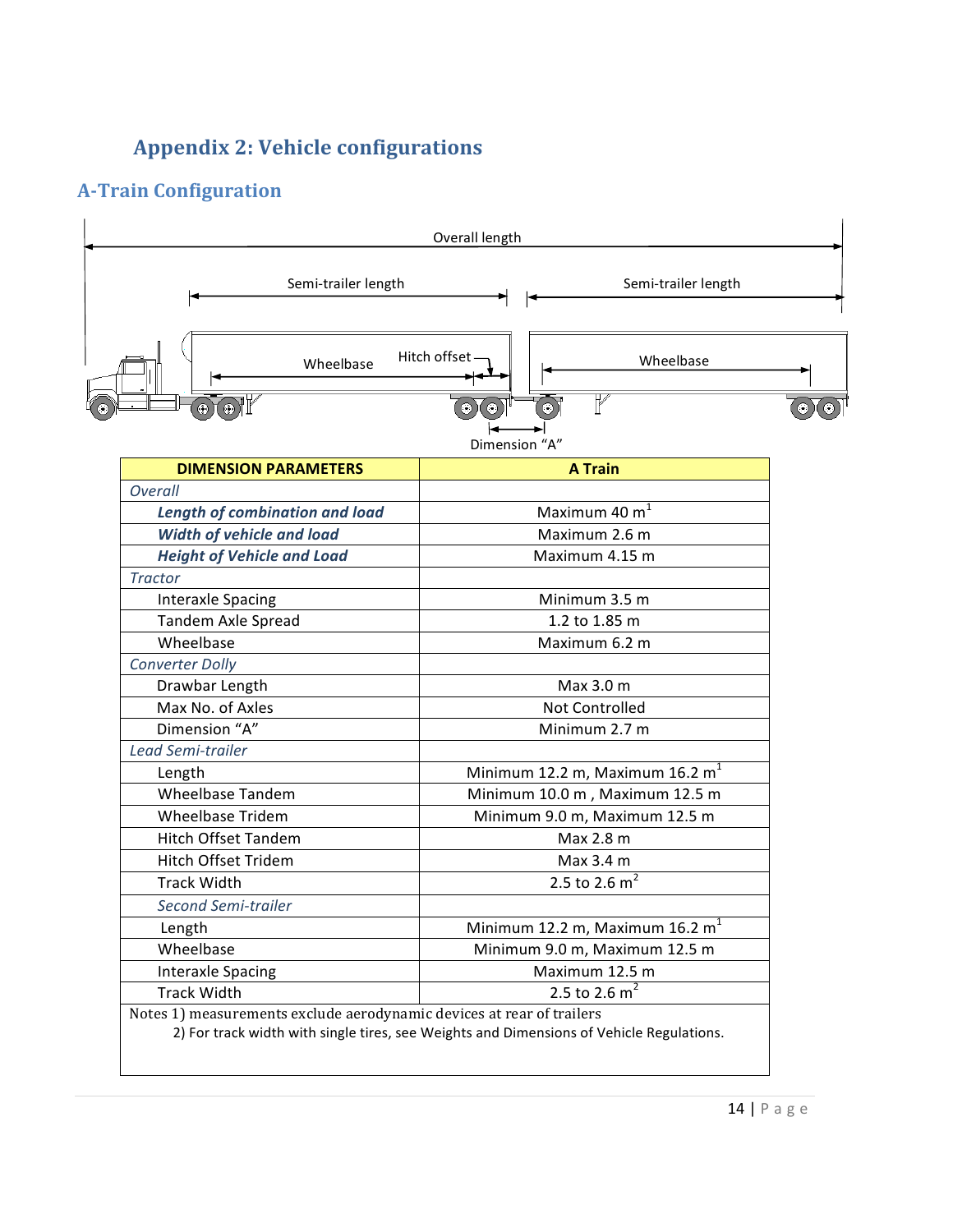

| <b>WEIGHT PARAMETERS</b>           | <b>A</b> Train |  |
|------------------------------------|----------------|--|
| <b>Axle Weight Limits</b>          |                |  |
| <b>Steering Axle</b>               | Max 5,500 kg   |  |
| <b>Single Axle</b>                 | Max 9,100 kg   |  |
| <b>Tandem Axle</b>                 |                |  |
| Axle spread less than 1.2 m        | Max 9,100 kg   |  |
| Axle spread $1.2 m - 1.85 m$       | Max 18,000 kg  |  |
| <b>Tridem Axle</b>                 |                |  |
| Axle Spread less than 2.4 m        | Max 18,000 kg  |  |
| Axle Spread 2.4 to less than 3.0 m | Max 21,000 kg  |  |
| Axle Spread 3.0 to less than 3.6 m | Max 24,000 kg  |  |
| Axle Spread 3.6 to 3.7 m           | Max 26,000 kg  |  |
|                                    |                |  |
|                                    |                |  |
| Maximum Gross Vehicle Weight       |                |  |
| 5 Axle                             | 41,900 kg      |  |
| 6 Axle                             | 49,800 kg      |  |
| 7 Axle                             | 57,700 kg      |  |
| 8 or more Axles                    | 62,500 kg      |  |

Notes:

1. In all cases, the sum of weights of drive axles plus lead semitrailer must be greater than sum of weights of dolly axles plus second semitrailer axles. (A>B)

2. For allowable weights with single tires, see Weights and Dimensions of Vehicles Regulations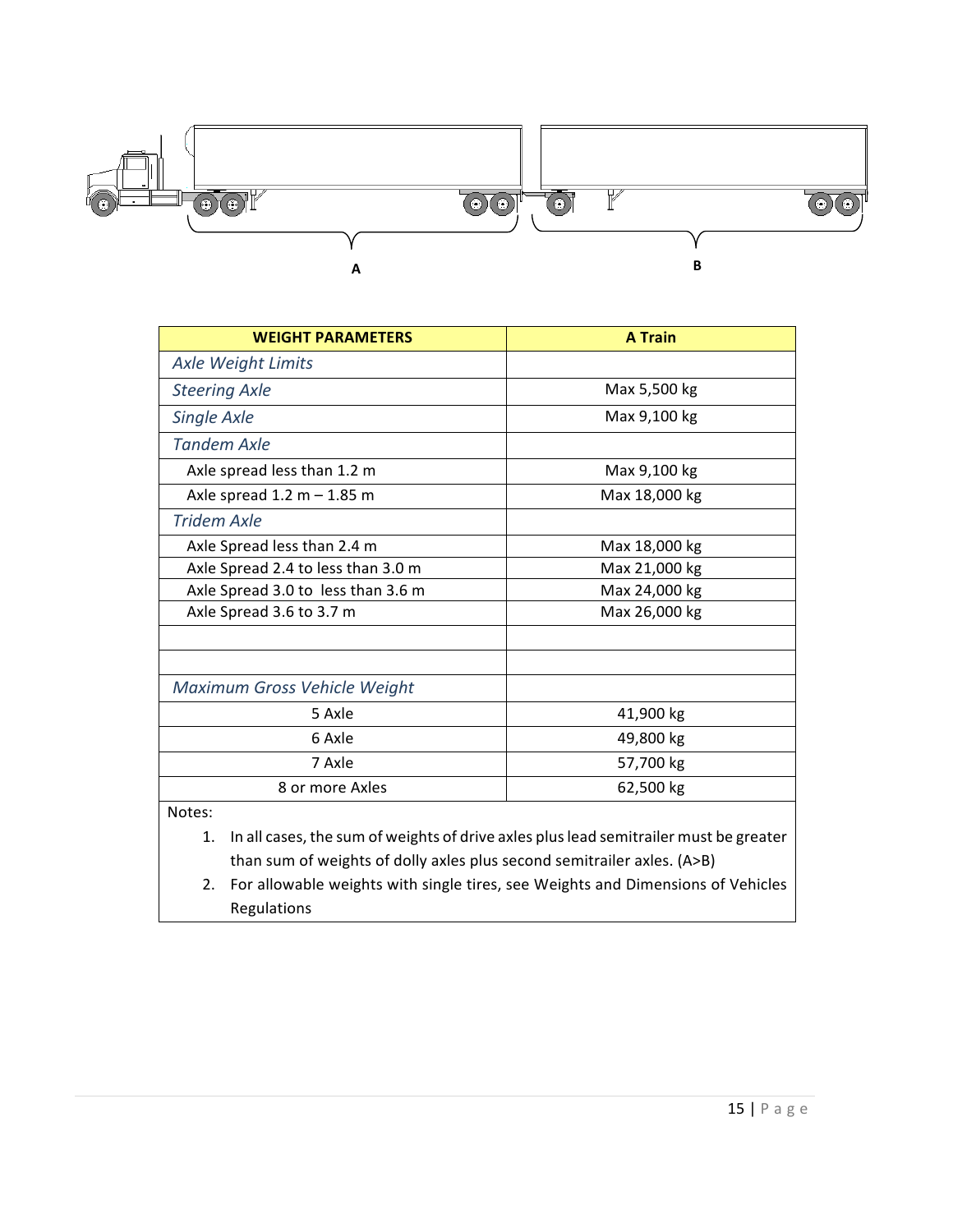#### **B-train configuration**



| <b>DIMENSION PARAMETERS</b>           | <b>B</b> Train                      |  |
|---------------------------------------|-------------------------------------|--|
| <b>Overall</b>                        |                                     |  |
| <b>Length of combination and load</b> | Maximum 40 $m1$                     |  |
| <b>Width of vehicle and load</b>      | Maximum 2.6 m                       |  |
| <b>Height of Vehicle and Load</b>     | Maximum 4.15 m                      |  |
| <b>Tractor</b>                        |                                     |  |
| <b>Interaxle Spacing</b>              | Minimum 3.5 m                       |  |
| <b>Tandem Axle Spread</b>             | 1.2 to 1.85 m                       |  |
| Wheelbase                             | Maximum 6.2 m                       |  |
| Lead Semi-trailer                     |                                     |  |
| Length                                | Minimum 12.0 m, Maximum 14.65 m     |  |
| Wheelbase                             | Maximum 13.5 m                      |  |
| <b>Tridem Spread</b>                  | 2.4 to 3.7 m                        |  |
| <b>Track Width</b>                    | 2.5 to 2.6 $m^2$                    |  |
| <b>Second Semi-trailer</b>            |                                     |  |
| Length                                | Min 12.0 m, Max 16.2 m <sup>1</sup> |  |
| Wheelbase                             | Max 11.5 m                          |  |
| <b>Tandem Spread</b>                  | 1.2 to 1.85 m                       |  |
| <b>Tridem Spread</b>                  | 2.4 to 3.7 m                        |  |
| <b>Effective Rear Overhang</b>        | Max 35% of Wheelbase                |  |
| <b>Track Width</b>                    | 2.5 to 2.6 $m^2$                    |  |
|                                       |                                     |  |

Notes:

1. Measurements exclude aerodynamic devices at rear of trailers.

2. For track width with single tires, see Weights and Dimensions of Vehicle Regulations.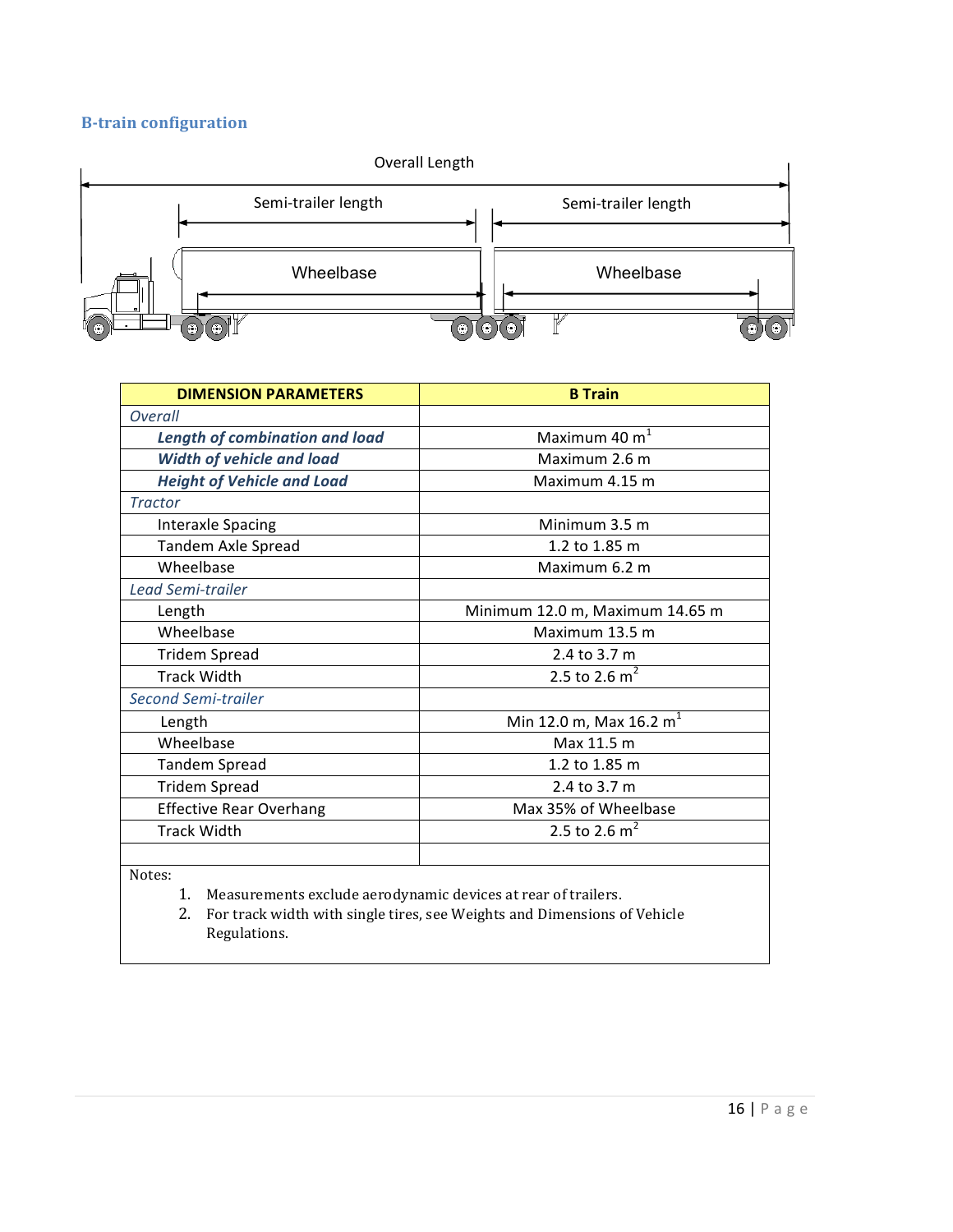

| <b>MASS PARAMETERS</b>             | <b>B</b> Train                          |  |
|------------------------------------|-----------------------------------------|--|
| <b>Axle Mass Limits</b>            |                                         |  |
| <b>Steering Axle</b>               | Max 5,500 kg                            |  |
| Single Axle                        | Max 9,100 kg                            |  |
| <b>Tandem Axle</b>                 |                                         |  |
| Axle Spread less than 1.2 m        | Max 9,100 kg                            |  |
| Axle Spread $1.2 m - 1.85 m$       | Max 18,000 kg                           |  |
| <b>Tridem Axle</b>                 |                                         |  |
| Axle Spread less than 2.4 m        | Max 18,000 kg                           |  |
| Axle Spread 2.4 to less than 3.0 m | Max 21,000 kg                           |  |
| Axle Spread 3.0 to less than 3.6 m | Max 24,000 kg                           |  |
| Axle Spread 3.6 to 3.7             | Max 26,000 kg                           |  |
|                                    |                                         |  |
| <b>LCV number of axles</b>         | <b>LCV Maximum Gross Vehicle Weight</b> |  |
| 5 Axle                             | 41,700 kg                               |  |
| 6 Axle                             | 50,600 kg                               |  |
| 7 Axle                             | 59,500 kg                               |  |
| <b>8 or more Axles</b>             | 62,500 kg                               |  |
|                                    |                                         |  |

Notes:

1. This configuration may include a tridem axle group on the second semi-trailer

2. In all cases, the sum of weights of drive axles must be greater than the weight of the second semitrailer axles. (A>B)

3. For allowable axle weights with single tires, see Weights and Dimensions of Vehicle Regulations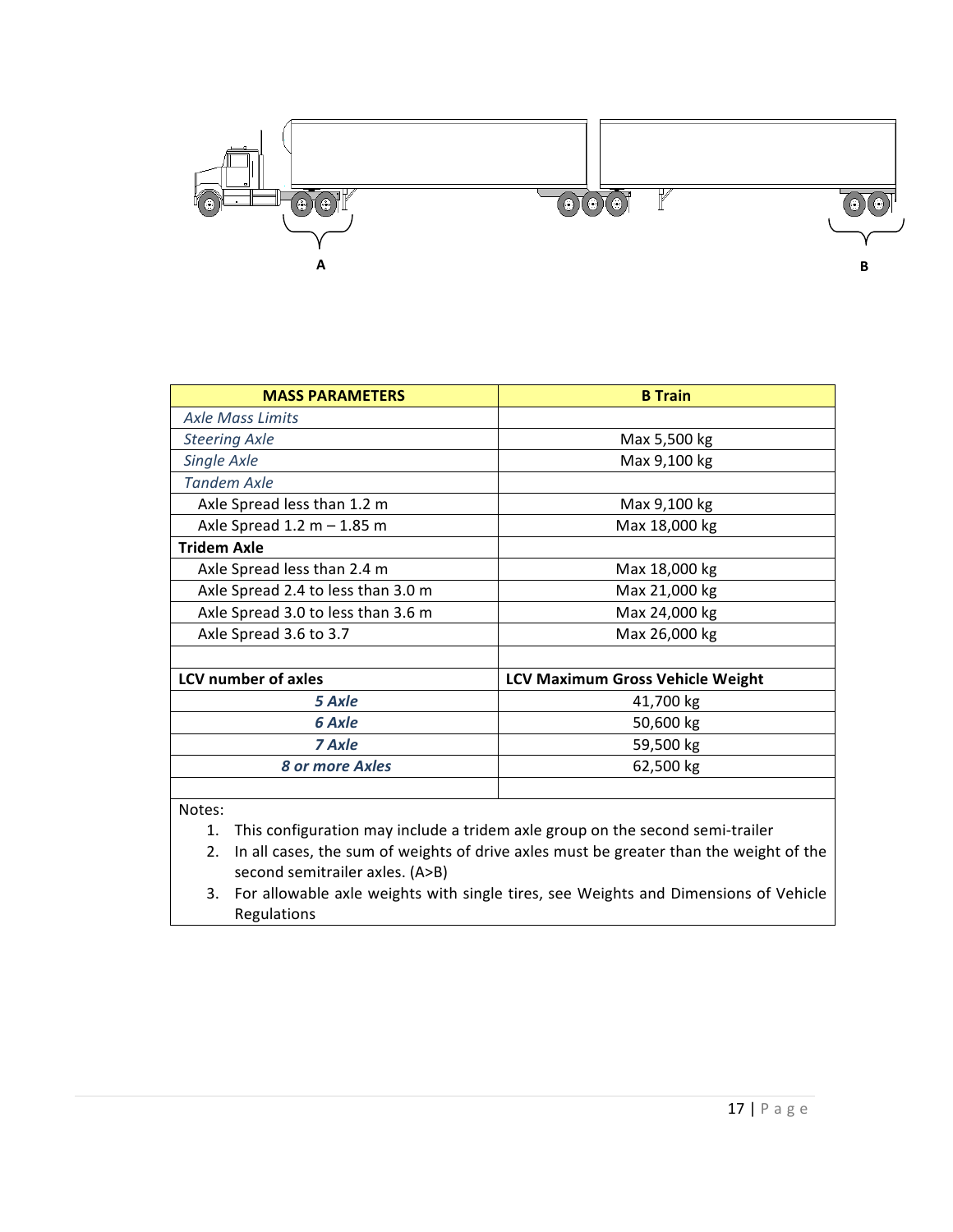Appendix 3: Example of LCV Driver's Certificate

| a                                                    | <b>LCV Driver</b><br>Certificate |  |
|------------------------------------------------------|----------------------------------|--|
| Certificate #1<br>Driver Name:<br>Lie#               |                                  |  |
| Effective Date: 2015-01-01   Expiry Date: 2015-12-31 |                                  |  |
| Driver Signature:                                    |                                  |  |
|                                                      | Carrier:                         |  |
| LCV Contact Signature:                               |                                  |  |
|                                                      | I CV Contact:                    |  |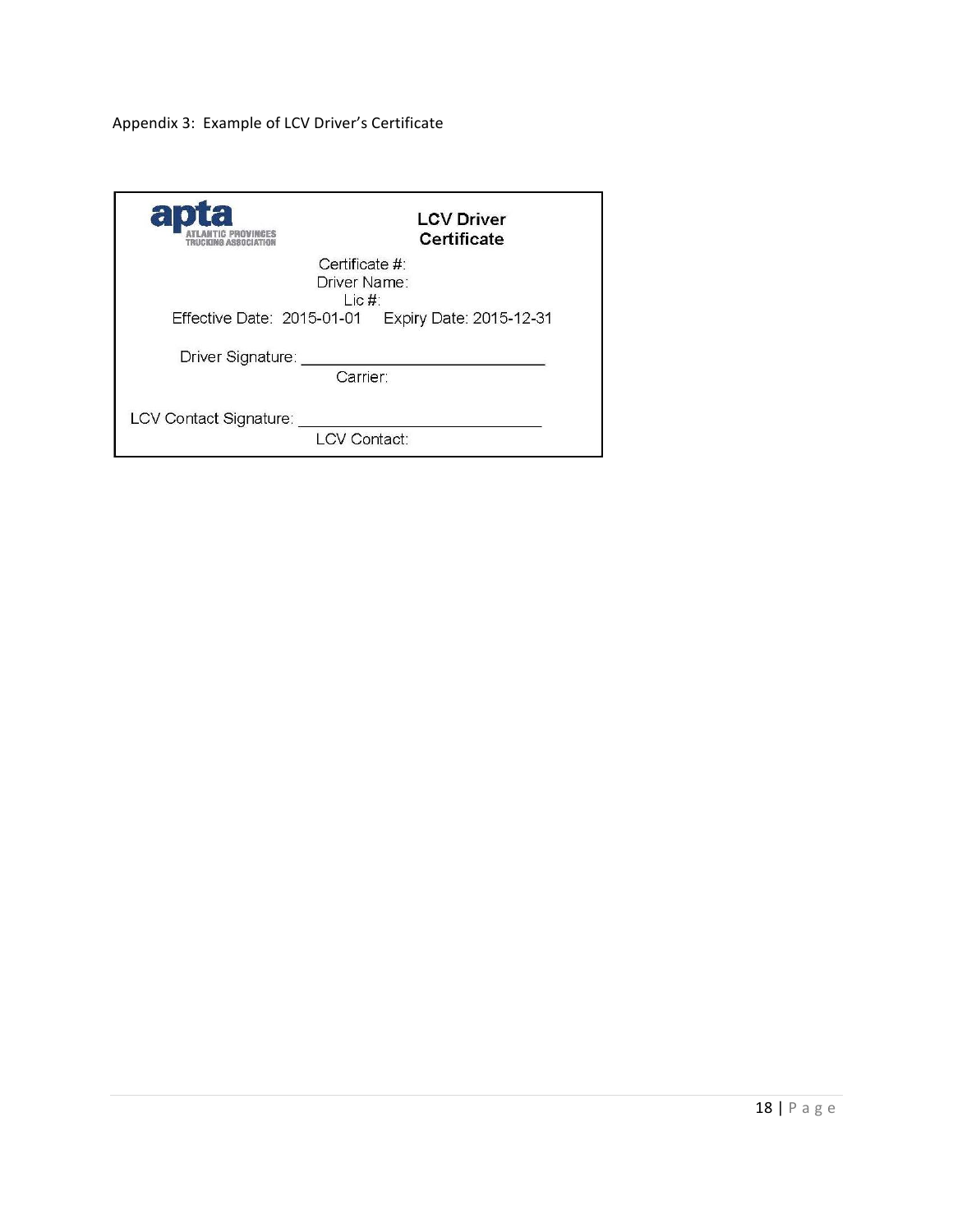Appendix 4: List of LCV refuge areas

Note:  $WB = Westbound$ ,  $EB = Eastbound$ ,

NB = Northbound, SB = Southbound

|      | Highway 104                          |                             |                                |
|------|--------------------------------------|-----------------------------|--------------------------------|
| Exit | Location                             | <b>WB Refuge</b><br>(To NB) | <b>EB Refuge</b><br>(To Truro) |
| 13   | Debert                               | On ramp                     | No                             |
| 10   | <b>Station Road</b>                  | On ramp                     | On ramp                        |
|      | <b>Toll Plaza</b>                    | Yes                         | Yes                            |
| 7    | <b>Thompson Station</b>              | N <sub>0</sub>              | On ramp                        |
| 6    | Oxford                               | On ramp                     | <b>No</b>                      |
| 4    | So. Albion Street                    | On ramp                     | <b>No</b>                      |
|      | <b>Amherst Compliance</b><br>Station | Yes                         | Yes                            |

|      | <b>Highway 102</b>               |                                |                              |
|------|----------------------------------|--------------------------------|------------------------------|
| Exit | Location                         | <b>NB Refuge</b><br>(To Truro) | <b>SB Refuge</b><br>(To HRM) |
| 6    | <b>HI Airport</b>                | On ramp                        | <b>No</b>                    |
|      | <b>Enfield Compliance</b>        |                                |                              |
| 7    | Station                          | <b>NA</b>                      | Yes                          |
| 8    | Elmsdale                         | <b>No</b>                      | On ramp                      |
| 10   | Shubenacadie                     | On ramp                        | <b>No</b>                    |
| 11   | Stewiacke                        | <b>No</b>                      | On ramp                      |
|      | Kelly Lake Compliance<br>Station | Yes                            | <b>NA</b>                    |